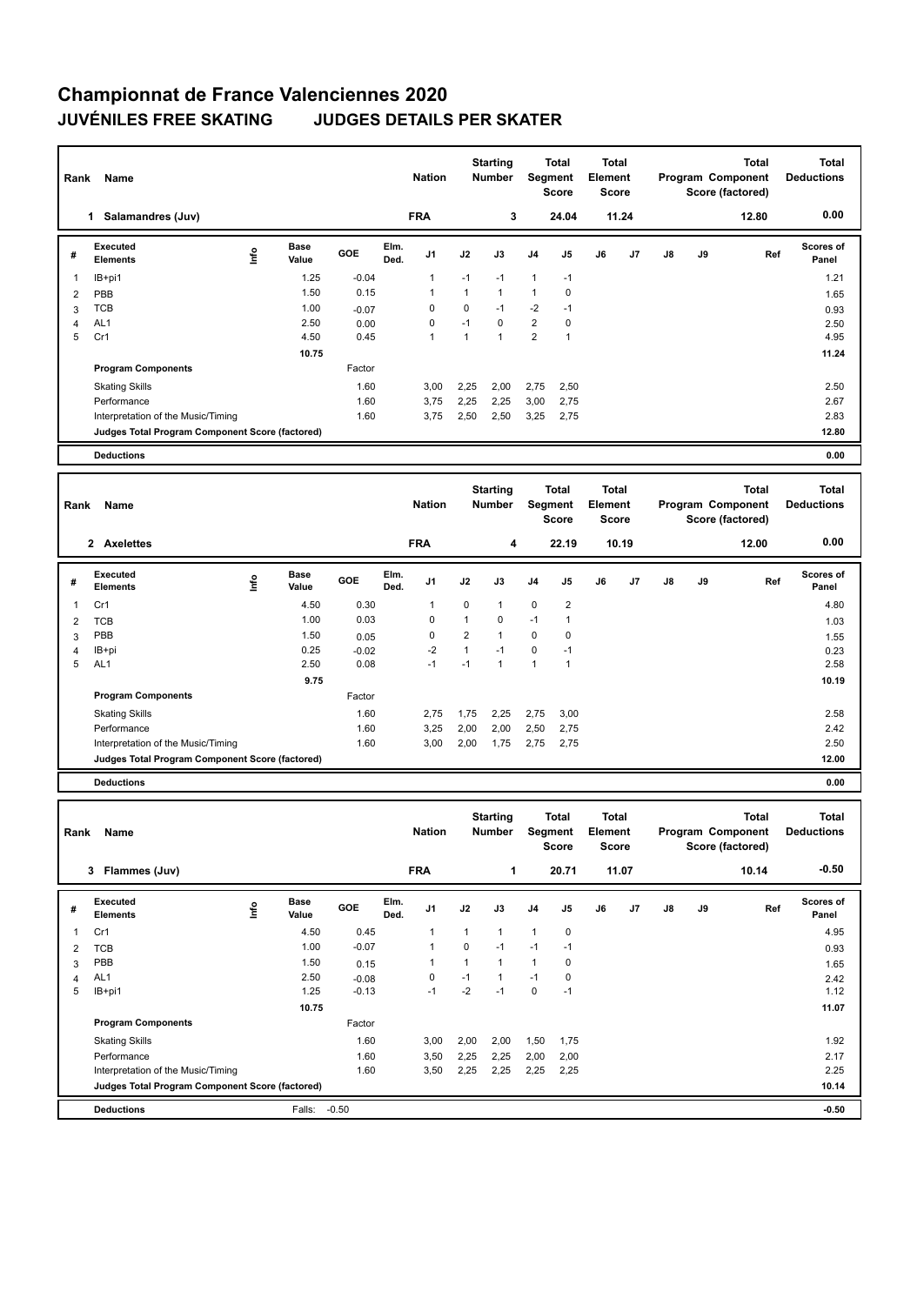## **Championnat de France Valenciennes 2020 JUVÉNILES FREE SKATING JUDGES DETAILS PER SKATER**

| Name<br>Rank |                                                 |      |               |         |              | <b>Nation</b>  |                | <b>Starting</b><br><b>Number</b> |                | Total<br>Segment<br><b>Score</b> | <b>Total</b><br>Element<br><b>Score</b> |       | <b>Total</b><br>Program Component<br>Score (factored) |    |       | <b>Total</b><br><b>Deductions</b> |
|--------------|-------------------------------------------------|------|---------------|---------|--------------|----------------|----------------|----------------------------------|----------------|----------------------------------|-----------------------------------------|-------|-------------------------------------------------------|----|-------|-----------------------------------|
|              | 4 Team Tagada                                   |      |               |         |              | <b>FRA</b>     |                | 7                                |                | 20.13                            |                                         | 10.13 |                                                       |    | 10.00 | 0.00                              |
| #            | Executed<br><b>Elements</b>                     | lnfo | Base<br>Value | GOE     | Elm.<br>Ded. | J <sub>1</sub> | J2             | J3                               | J <sub>4</sub> | J <sub>5</sub>                   | J6                                      | J7    | J8                                                    | J9 | Ref   | <b>Scores of</b><br>Panel         |
|              | IB+pi                                           |      | 0.25          | 0.03    |              | $\mathbf{1}$   | $\overline{2}$ | 1                                | $\mathbf{1}$   | $\mathbf 0$                      |                                         |       |                                                       |    |       | 0.28                              |
| 2            | <b>TCB</b>                                      |      | 1.00          | 0.03    |              | 1              | $\mathbf{1}$   | $\mathbf{1}$                     | $-1$           | $-1$                             |                                         |       |                                                       |    |       | 1.03                              |
| 3            | AL <sub>1</sub>                                 |      | 2.50          | 0.17    |              |                | 1              | $\mathbf 0$                      | $\mathbf{1}$   | $-1$                             |                                         |       |                                                       |    |       | 2.67                              |
| 4            | PBB                                             |      | 1.50          | $-0.15$ |              | 0              | $-2$           | $-1$                             | $-1$           | $-1$                             |                                         |       |                                                       |    |       | 1.35                              |
| 5            | Cr1                                             |      | 4.50          | 0.30    |              | $\mathbf{1}$   | $\mathbf{1}$   | 0                                | $\overline{2}$ | 0                                |                                         |       |                                                       |    |       | 4.80                              |
|              |                                                 |      | 9.75          |         |              |                |                |                                  |                |                                  |                                         |       |                                                       |    |       | 10.13                             |
|              | <b>Program Components</b>                       |      |               | Factor  |              |                |                |                                  |                |                                  |                                         |       |                                                       |    |       |                                   |
|              | <b>Skating Skills</b>                           |      |               | 1.60    |              | 3,25           | 2,25           | 2,00                             | 2,50           | 2,00                             |                                         |       |                                                       |    |       | 2.25                              |
|              | Performance                                     |      |               | 1.60    |              | 3,00           | 1,75           | 1,75                             | 1,75           | 2,25                             |                                         |       |                                                       |    |       | 1.92                              |
|              | Interpretation of the Music/Timing              |      |               | 1.60    |              | 3,00           | 2,00           | 1,50                             | 2,00           | 2,25                             |                                         |       |                                                       |    |       | 2.08                              |
|              | Judges Total Program Component Score (factored) |      |               |         |              |                |                |                                  |                |                                  |                                         |       |                                                       |    |       | 10.00                             |
|              | <b>Deductions</b>                               |      |               |         |              |                |                |                                  |                |                                  |                                         |       |                                                       |    |       | 0.00                              |
|              |                                                 |      |               |         |              |                |                |                                  |                |                                  |                                         |       |                                                       |    |       |                                   |
|              |                                                 |      |               |         |              |                |                | $0 + \frac{1}{2}$                |                | Tatal                            | Tatal                                   |       |                                                       |    | Tatal | <b>Total</b>                      |

| Rank | Name                                            |                         |               |            |              | <b>Nation</b>  |                | <b>Starting</b><br><b>Number</b> |                | Total<br>Segment<br><b>Score</b> | Total<br>Element<br><b>Score</b> |      |    |    | <b>Total</b><br>Program Component<br>Score (factored) | <b>Total</b><br><b>Deductions</b> |  |
|------|-------------------------------------------------|-------------------------|---------------|------------|--------------|----------------|----------------|----------------------------------|----------------|----------------------------------|----------------------------------|------|----|----|-------------------------------------------------------|-----------------------------------|--|
|      | Comètes (Juv)<br>5                              |                         |               |            |              | <b>FRA</b>     |                | $\mathbf{2}$                     |                | 17.45                            |                                  | 9.25 |    |    | 9.20                                                  | $-1.00$                           |  |
| #    | Executed<br><b>Elements</b>                     | ١nto                    | Base<br>Value | <b>GOE</b> | Elm.<br>Ded. | J <sub>1</sub> | J2             | J3                               | J <sub>4</sub> | J <sub>5</sub>                   | J6                               | J7   | J8 | J9 | Ref                                                   | <b>Scores of</b><br>Panel         |  |
|      | Cr1                                             |                         | 4.50          | 0.00       |              | $-1$           | 0              | 1                                | 0              | 0                                |                                  |      |    |    |                                                       | 4.50                              |  |
| 2    | <b>TCB</b>                                      |                         | 1.00          | $-0.03$    |              | $-2$           | $\overline{1}$ | 1                                | $-2$           | 0                                |                                  |      |    |    |                                                       | 0.97                              |  |
| 3    | AL <sub>1</sub>                                 |                         | 2.50          | $-0.08$    |              | 0              | $-2$           | 0                                | 0              | $-1$                             |                                  |      |    |    |                                                       | 2.42                              |  |
| 4    | IB+pi                                           |                         | 0.25          | 0.01       |              | 0              | 1              | 1                                | $\mathbf 0$    | 0                                |                                  |      |    |    |                                                       | 0.26                              |  |
| 5    | PBB                                             | F                       | 1.50          | $-0.40$    |              | $-2$           | $-2$           | $-3$                             | $-3$           | $-3$                             |                                  |      |    |    |                                                       | 1.10                              |  |
|      |                                                 |                         | 9.75          |            |              |                |                |                                  |                |                                  |                                  |      |    |    |                                                       | 9.25                              |  |
|      | <b>Program Components</b>                       |                         |               | Factor     |              |                |                |                                  |                |                                  |                                  |      |    |    |                                                       |                                   |  |
|      | <b>Skating Skills</b>                           |                         |               | 1.60       |              | 2,75           | 1,75           | 1,75                             | 1,50           | 1,75                             |                                  |      |    |    |                                                       | 1.75                              |  |
|      | Performance                                     |                         |               | 1.60       |              | 2,75           | 1,75           | 2,00                             | 1,75           | 1,75                             |                                  |      |    |    |                                                       | 1.83                              |  |
|      | Interpretation of the Music/Timing              |                         |               | 1.60       |              | 3,00           | 2,00           | 2,50                             | 1,75           | 2,00                             |                                  |      |    |    |                                                       | 2.17                              |  |
|      | Judges Total Program Component Score (factored) |                         |               |            |              |                |                |                                  |                |                                  |                                  |      |    |    |                                                       | 9.20                              |  |
|      | <b>Deductions</b>                               | Interruption in excess: |               | $-0.50$    |              |                |                |                                  | Falls:         | $-0.50$                          |                                  |      |    |    |                                                       | $-1.00$                           |  |

F Fall

| Rank | Name                                            |   |                      |         |              | <b>Nation</b>  |      | <b>Starting</b><br><b>Number</b> | Segment        | Total<br><b>Score</b> | <b>Total</b><br>Element<br><b>Score</b> |      |               |    | <b>Total</b><br>Program Component<br>Score (factored) | <b>Total</b><br><b>Deductions</b> |
|------|-------------------------------------------------|---|----------------------|---------|--------------|----------------|------|----------------------------------|----------------|-----------------------|-----------------------------------------|------|---------------|----|-------------------------------------------------------|-----------------------------------|
|      | <b>Mini Twisters</b><br>6                       |   |                      |         |              | <b>FRA</b>     |      | 6                                |                | 16.68                 |                                         | 8.91 |               |    | 8.27                                                  | $-0.50$                           |
| #    | Executed<br><b>Elements</b>                     | ۴ | <b>Base</b><br>Value | GOE     | Elm.<br>Ded. | J <sub>1</sub> | J2   | J3                               | J <sub>4</sub> | J5                    | J6                                      | J7   | $\mathsf{J}8$ | J9 | Ref                                                   | Scores of<br>Panel                |
|      | IB+pi                                           |   | 0.25                 | $-0.01$ |              | $-1$           | $-1$ | $\Omega$                         | $\mathbf 0$    | $\mathbf 0$           |                                         |      |               |    |                                                       | 0.24                              |
| 2    | PBB                                             |   | 1.50                 | $-0.30$ |              | $-2$           | $-3$ | $-2$                             | $-2$           | $-2$                  |                                         |      |               |    |                                                       | 1.20                              |
| 3    | AL <sub>1</sub>                                 | F | 2.50                 | $-0.58$ |              | $-3$           | $-3$ | $-2$                             | $-2$           | $-2$                  |                                         |      |               |    |                                                       | 1.92                              |
| 4    | TCB                                             |   | 1.00                 | $-0.10$ |              | $-2$           | 0    | 0                                | $-2$           | $-1$                  |                                         |      |               |    |                                                       | 0.90                              |
| 5    | Mi1                                             |   | 4.50                 | 0.15    |              | $\mathbf{1}$   | $-1$ | 1                                | 0              | $\Omega$              |                                         |      |               |    |                                                       | 4.65                              |
|      |                                                 |   | 9.75                 |         |              |                |      |                                  |                |                       |                                         |      |               |    |                                                       | 8.91                              |
|      | <b>Program Components</b>                       |   |                      | Factor  |              |                |      |                                  |                |                       |                                         |      |               |    |                                                       |                                   |
|      | <b>Skating Skills</b>                           |   |                      | 1.60    |              | 1,75           | 1,75 | 1,50                             | 1,50           | 1,75                  |                                         |      |               |    |                                                       | 1.67                              |
|      | Performance                                     |   |                      | 1.60    |              | 2,75           | 2,00 | 1,50                             | 1,25           | 1,50                  |                                         |      |               |    |                                                       | 1.67                              |
|      | Interpretation of the Music/Timing              |   |                      | 1.60    |              | 2,75           | 1,75 | 1,75                             | 1,50           | 2,00                  |                                         |      |               |    |                                                       | 1.83                              |
|      | Judges Total Program Component Score (factored) |   |                      |         |              |                |      |                                  |                |                       |                                         |      |               |    |                                                       | 8.27                              |
|      | <b>Deductions</b>                               |   | Falls:               | $-0.50$ |              |                |      |                                  |                |                       |                                         |      |               |    |                                                       | $-0.50$                           |

F Fall